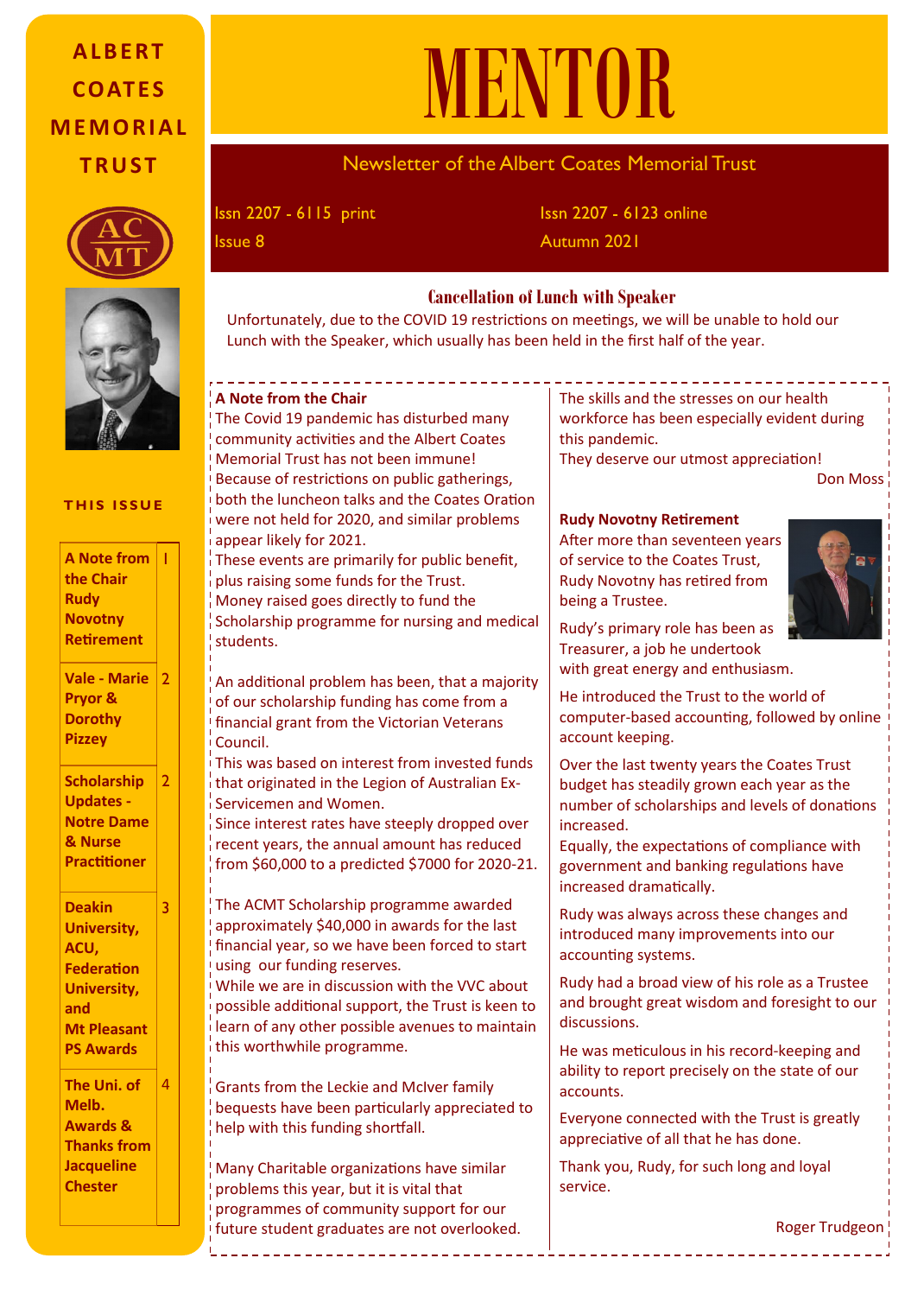During the pandemic, two long time associates of the Albert Coates Memorial Trust have died.

**Marie Pryor** was a strong supporter of the Albert Coates Memorial Trust from its inception, working alongside



her husband Dr Jim Pryor and continuing after his death in 2001. Marie was an active committee member and Trustee of the ACMT and her support and presence will be greatly missed.

**Dorothy Pizzey** was

the youngest daughter of Sir Albert Coates and from the beginning worked with her sister Winifred



Gherardin in offering the family's support to the ACMT. She was keen to attend as many activities as possible and offer financial support to the ACMT. We will miss seeing her at our events.

# **SCHOLARSHIP UPDATES**

**NOTRE DAME 2020** James Blomberg is a Notre Dame final year medical student in



Ballarat who was awarded a Coates scholarship for 2020.

James was a trained physiotherapist who undertook medical training and hopes to eventually work in a regional area.

His Father was a Navy Veteran in WW2, and his maternal grandfather served in WW1.

James and his wife have new-born twins, and they have transferred back to Perth for family support where James commenced as an intern at Royal Perth Hospital in January 2021.

**VALE** NURSE **PRACTITIONER AWARD RECIPIENT: Jeen Mariam Lal**



I am Jeen Mariam

Lal, a clinical nurse specialist in the Emergency Department of Mildura Base Public Hospital.

I am currently doing my Masters in Advanced Nursing Practice Nurse Practitioner through The University of Melbourne 2021.

I consider myself very fortunate to be chosen by the Albert Coates Memorial Trust.

I was granted an Albert Coates Memorial Scholarship which would ultimately help me to achieve my lifetime dream to be a Nurse Practitioner.

There are so many reasons for me to take this serious career decision.

We nurses are always praised everywhere, by everyone for our sacrifice and care provided to our patients.

I am so happy and satisfied being a nurse in the Emergency Department as our team is the best and we come across a lot of critical presentations on a daily basis.

One of the main reasons I hailed from my homeland (India) to beautiful Australia is because of the wide acceptance and autonomy for nurses in this wonderful country.

I have been nursing since 2006 and I believe we nurses can get empowered to achieve greater heights and meet higher community needs.

It was difficult and surprising for me to accept the fact that there is not even one Nurse Practitioner in Mildura community where there are plenty in other places.

I felt it as a true calling for me and I am determined to make a beginning by being the first nurse practitioner in Mildura. If I achieve it, by God's Grace, I am sure many would follow me and I can empower more nurses in my region.

Obviously obtaining approval for the programme was very tough but there appeared an angel from heaven to help me. Her name is Sally Wragg - my nurse unit manager who supported me and showed me nurses can truly make a difference.

Mildura is my hometown, a very fast growing regional suburb.

The health needs of the community are increasing as more people, especially elder citizens, are moving from cities to Mildura for a peaceful lifestyle.

On the other hand many health practitioners/ specialist services are moving from regional areas, including Mildura, to metropolitan cities for personal and professional development.

This way the need for more health practitioners in regional areas like mine is very high. By being a nurse practitioner I felt I could contribute to meeting the health needs of the Mildura community

I am from a very simple family with financial needs and a lot of commitments as a full time mother .

That's when I heard of Sir. Albert Coates, the Trust and its services. I am so impressed by the way the Albert Coates Memorial Trust functions since all the Trust members are so humble, honest and very approachable.

Even for my interview I felt that I am talking to someone I already knew. The scholarship programme is helping me greatly to make the tough journey a bit lighter for me.

Thanks a lot to the brave Sir Albert Coates and the Memorial Trust for realizing the needs of the Mildura community and helping me to achieve my unique dream.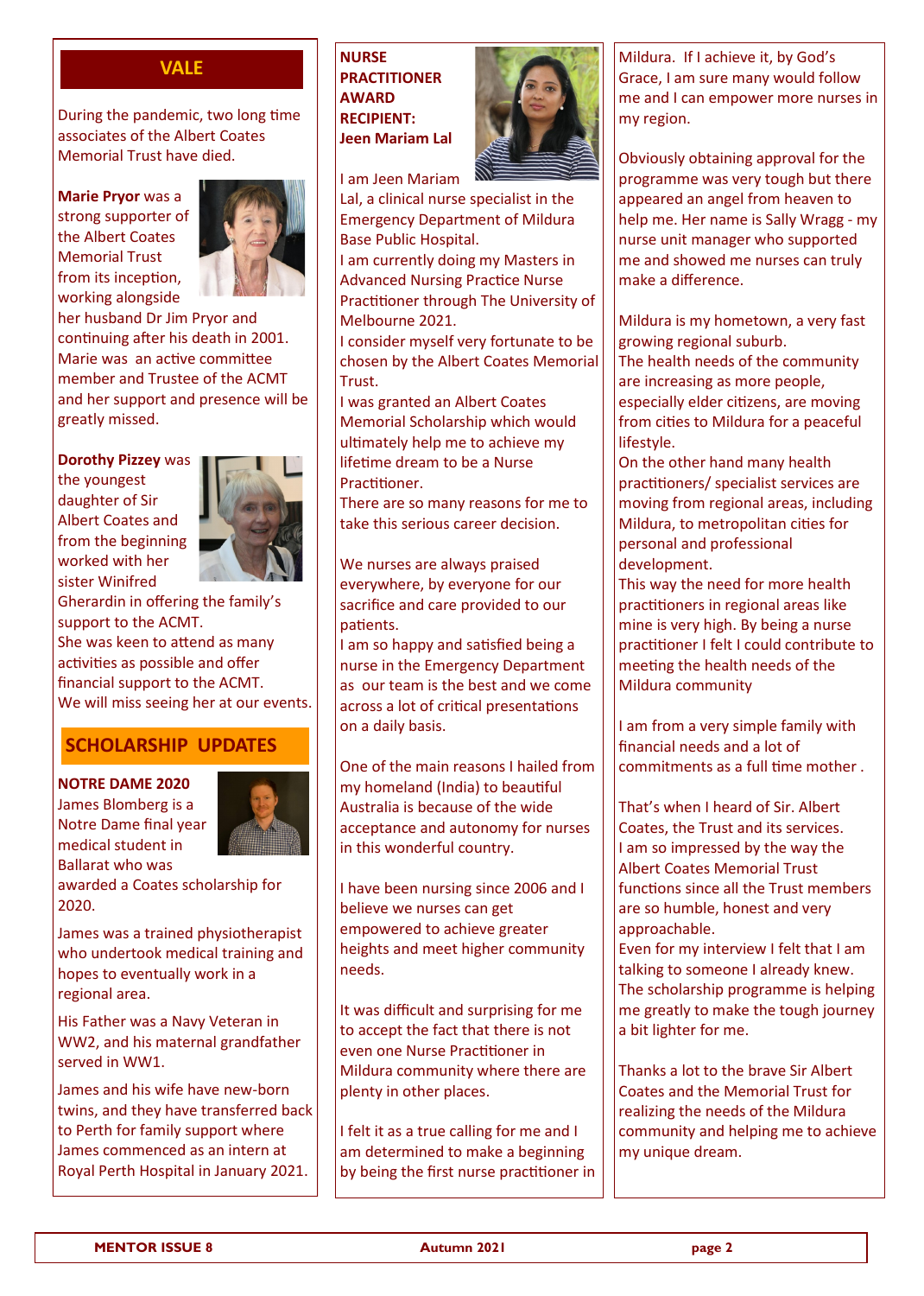### **DEAKIN UNIVERSITY AWARDEE FOR 2020**

Conor Dickson comes from regional Victoria, and is completing



his medical training at Deakin University, based in Ballarat. His long term aim is to work as a rural GP. He is to complete his fourth year elective at the University of Edinburgh in Scotland.

He is one of seven children, and finds the financial stress of his university training quite difficult.

#### **AUSTRALIAN CATHOLIC UNIVERSITY AWARDEE FOR 2020**  Jacqueline

Chester is



completing her double degree in Nursing and Paramedics.

She has a strong history of Veterans in her family, and has been completing her studies under considerable financial stress.

Her community involvement includes working for St Johns Ambulance, Junior tennis coaching and Scouting Victoria.

#### **FEDERATION UNIVERSITY AUSTRALIA AWARDS**

Each of the three scholarships presented this year included a grant of \$3,000, a copy of the Coates biography and a certificate. The program received a total 131 application across the three disciplines, by far the most in Nursing. For many years W&D Finance has sponsored the Biomedical Science Scholarship and this year they also sponsored one of the Nursing awards. This year the University tested an online application process and this in turn allowed for a digitized assessment and selection process, with a spreadsheet used to present all the data about each student.

The emphasis with the Federation University scholarships is to acknowledge academic achievement in the face of hardships or challenges.

#### **Nursing**

It was decided to present two nursing scholarships this year.

#### **Leanne Norrie**

(Mount Helen Campus) Leanne is a mature age student who returned to study in 2019, having commenced her course some years before.

Following the death of her husband Leanne has worked part-time in a school to support her family. Despite these and other challenging issues Leanne has achieved excellent results at the High Distinction level for all but one of her subjects. She demonstrates a great determination to achieve her goal of becoming a nurse, without losing sight of caring for her family and showing compassion for those around her.

#### **Tammy Lee Chatwin**

(Churchill Campus)

Tammy Lee is the first person from her family to attend university. She is wanting to serve as a role model to her children that secondary and tertiary education is accessible and viable for her own children and others from the indigenous who would not expect to follow the higher education path.

The family's life has been impacted by the bushfires last summer and by Covid-19.

Until recently, Tammy Lee had no computer at home and studied at the library to get online access. In the context of all these and other challenges, Tammy Lee has achieved distinctions and high distinctions in her subjects.

**Biomedical Science**  (Mount Helen Campus)

**Mary-Lee Fenech** Mary-Lee achieved her almost straight range of high-distinctions in

a context of enormous challenges. Mary-Lee has a goal of working in the field of nephrology. She has demonstrated an unshakeable commitment to achieve her goals and has a positive attitude to dealing with her challenges.

#### **BALLARAT HEALTH SERVICES PERI-NATAL AWARD 2021**

Applications for this award will close in early May.

#### **MT PLEASANT PRIMARY SCHOOL AWARDS FOR 2020**

Each year the Albert Coates Memorial Trust awards monetary prizes to children in Year 6 at Mt Pleasant Primary School who complete projects on the life of Albert Coates.

Due to the difficult school year experienced by Victorian children during 2020, the children completed individual and group projects which were varied in their presentation.

'Sir Albert Coates Museum' prepared by Bryce Buist was an outstanding work as was 'The Game of Life' by Payton Smith.

'A Timeline of Sir Albert Coates's Life 'by Tess Hood, Indie Hunter and Freya Wollensack was adjudged the best group project.

A Highly commended group project was awarded to Paige Lacy, Scarlett Morriss and Savannah Hussey-McDonald.